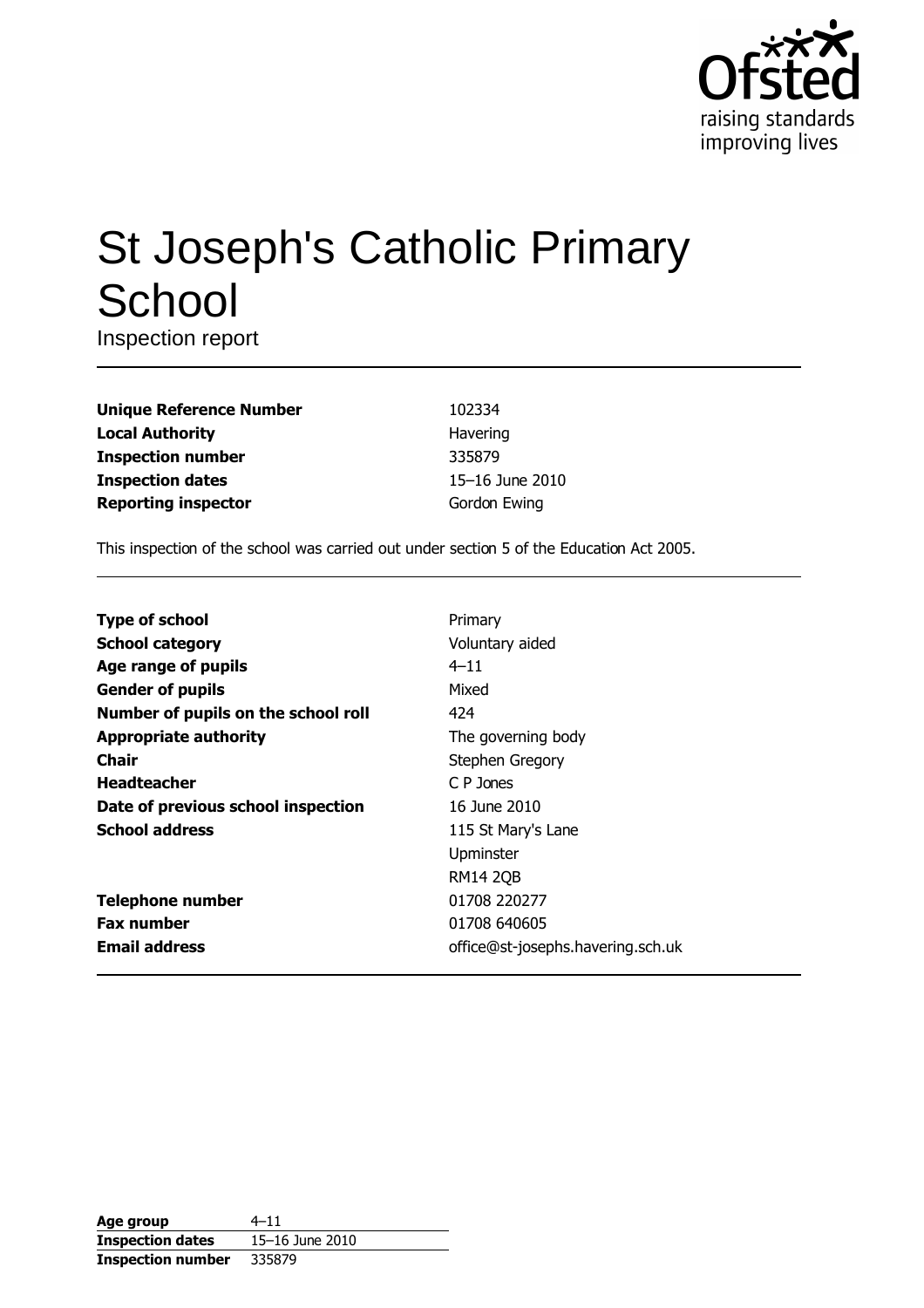The Office for Standards in Education, Children's Services and Skills (Ofsted) regulates and inspects to achieve excellence in the care of children and young people, and in education and skills for learners of all ages. It regulates and inspects childcare and children's social care, and inspects the Children and Family Court Advisory Support Service (Cafcass), schools, colleges, initial teacher training, work-based learning and skills training, adult and community learning, and education and training in prisons and other secure establishments. It rates council children's services, and inspects services for looked after children, safeguarding and child protection.

Further copies of this report are obtainable from the school. Under the Education Act 2005, the school must provide a copy of this report free of charge to certain categories of people. A charge not exceeding the full cost of reproduction may be made for any other copies supplied.

If you would like a copy of this document in a different format, such as large print or Braille, please telephone 08456 404045, or email enquiries@ofsted.gov.uk.

You may copy all or parts of this document for non-commercial educational purposes, as long as you give details of the source and date of publication and do not alter the documentation in any way.

Royal Exchange Buildings St Ann's Square Manchester M2 7LA T: 08456 404045 Textphone: 0161 618 8524 E: enquiries@ofsted.gov.uk W: www.ofsted.gov.uk

© Crown copyright 2010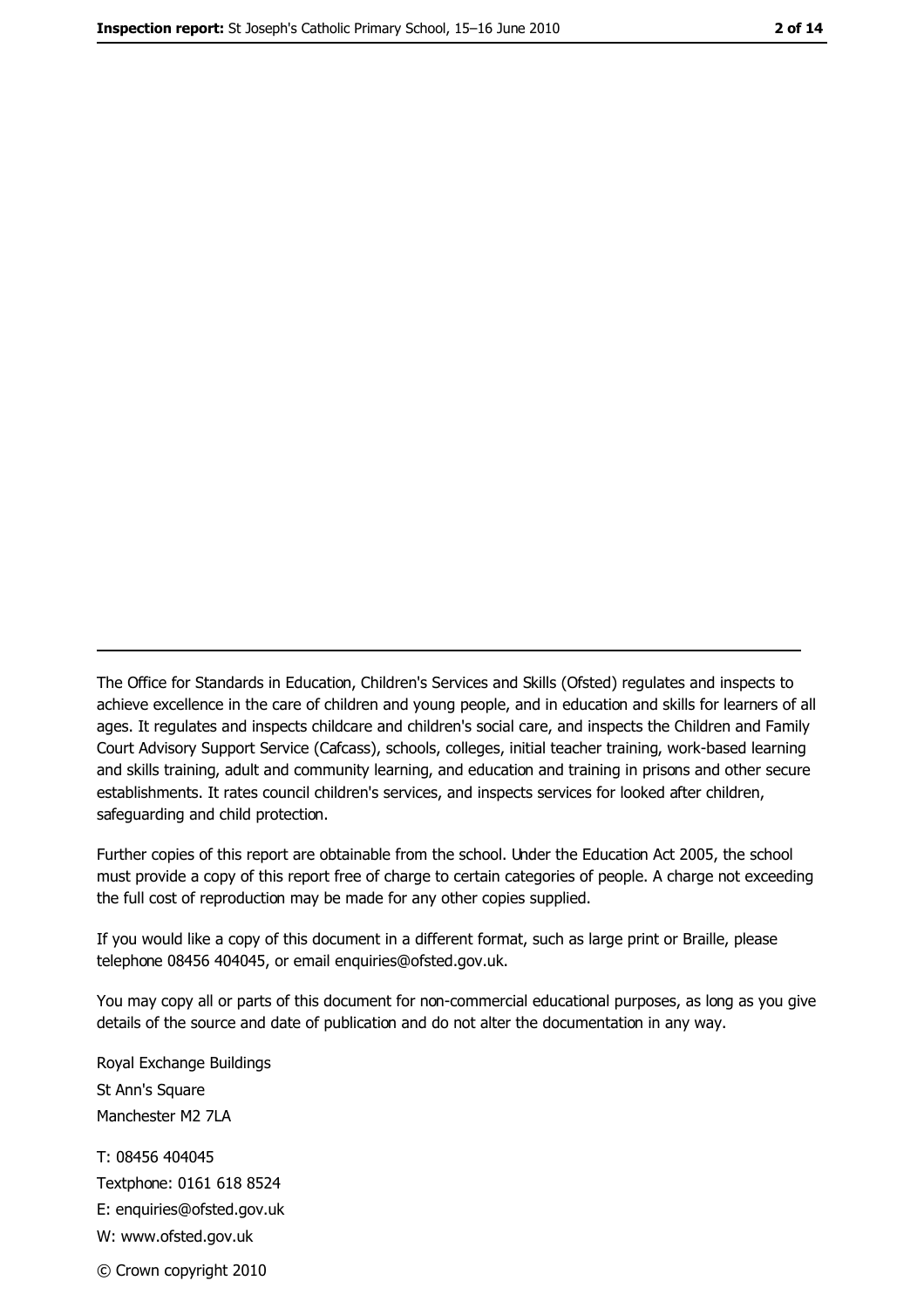# **Introduction**

This inspection was carried out by four additional inspectors. They visited 25 lessons, observing 14 teachers. Meetings were held with the headteacher, other senior leaders, governors, members of staff and groups of pupils. Informal discussions were conducted with some parents. Inspectors observed the school's work, including the systems for assessing and monitoring pupils' progress, pupils' work in their exercise books and teachers' planning and marking. Inspectors took account of separate questionnaires completed by 240 parents and carers, 34 staff and 50 older pupils.

The inspection team reviewed many aspects of the school's work. It looked in detail at the following:

- how much progress children make in the Early Years Foundation Stage from their  $\blacksquare$ starting points
- the rates of progress that pupils make in English and mathematics and especially  $\blacksquare$ girls, boys and those with special educational needs and/or disabilities through different parts of the school.
- how effectively leaders at all levels monitor the quality of teaching and ensure that  $\blacksquare$ assessment information is used effectively so that all pupils achieve as well as they can, particularly for more able pupils.

# Information about the school

St Joseph's is a large primary school. The proportion of pupils from minority ethnic backgrounds is very low. The largest groups of pupils are those from White British backgrounds. A very small minority of pupils are at the early stages of learning English. The proportion of pupils who are known to be eligible for free school meals is low. The percentage of pupils who have special educational needs and/or disabilities is smaller than that found nationally; predominantly these pupils have moderate learning difficulties.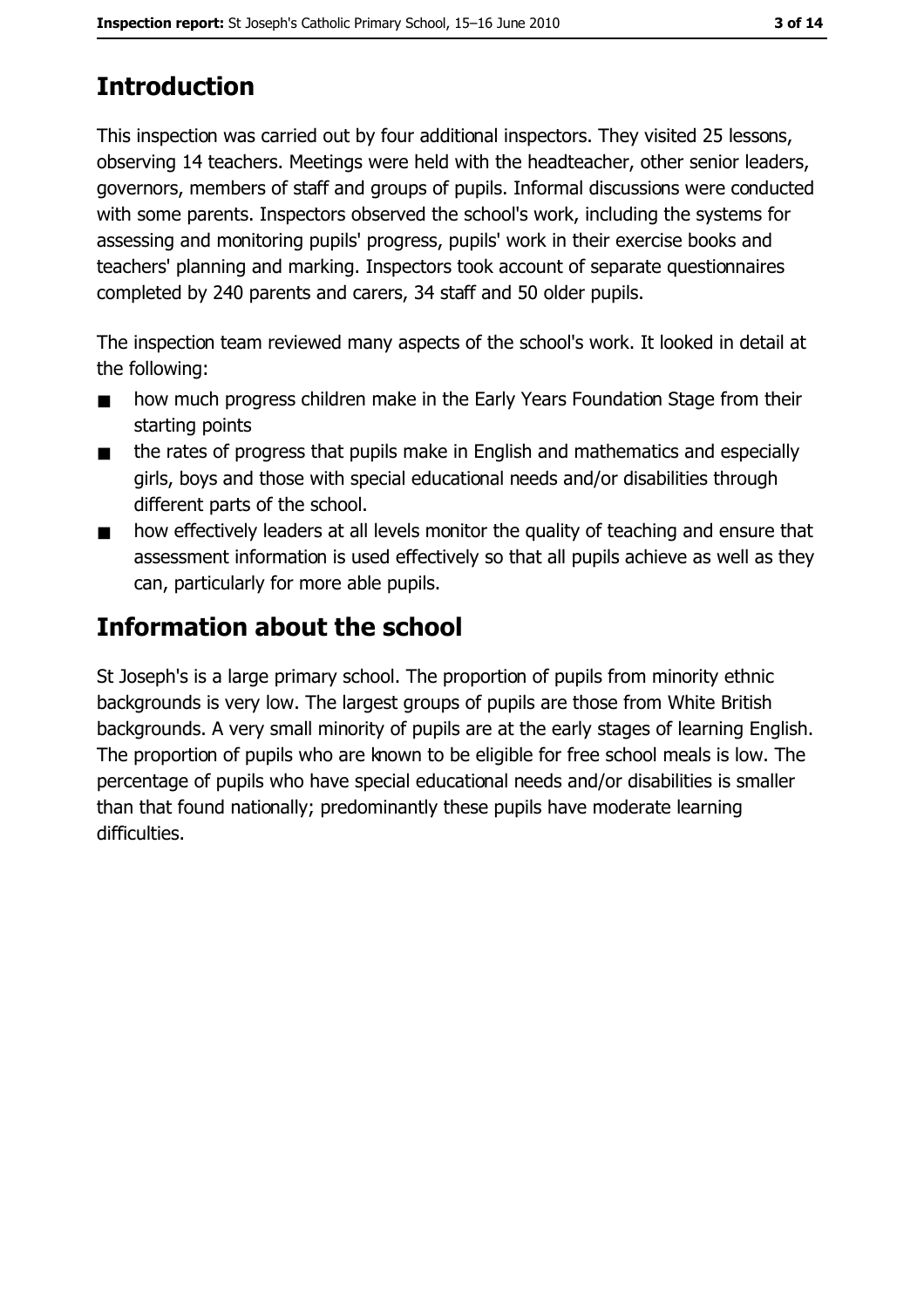# **Inspection judgements**

# Overall effectiveness: how good is the school?

### The school's capacity for sustained improvement

# **Main findings**

St Joseph's is a good school, which has many outstanding features. Effective leadership at all levels ensures that every pupil experiences a caring, spiritual and stimulating learning environment. The team spirit across the school is palpable and parents and carers, and pupils speak very highly of all that the school offers. As one parent commented, 'It has a great ethos and the children are very happy.' Inspectors agree wholeheartedly.

Children in the Reception classes swiftly develop excellent attitudes to learning that prepare them really well for the challenges ahead. In particular, they rapidly establish independent learning skills by taking on responsibilities for tasks and making good choices when presented with different activities. However, for older pupils, there is insufficient focus on the development of thinking and study skills that are essential to create confident and independent learners. In Years 1 to 6, achievement is good and attainment is high by the time pupils leave Year 6. Although attainment dipped in 2009, this was because there was a higher proportion of pupils with special educational needs and/or disabilities in this year group, including those who joined the school at times other than at the start of Year 3. Pupils' high endeavour and outstanding behaviour contribute significantly to their success as learners and as members of a very cohesive and vibrant community. Pupils' response to the school's comprehensive strategies to promote healthy lifestyles and to developing responsible citizens for the future is outstanding.

Pupils' good achievement is the result of a number of key factors, which include:

- good, and sometimes outstanding, teaching that engages pupils so that they make  $\blacksquare$ effective strides in their learning
- high levels of attendance  $\blacksquare$
- very positive relationships between adults and pupils strengthened by the teachers'  $\blacksquare$ detailed knowledge of each pupil's needs
- a vibrant and enticing curriculum that greatly enriches pupils' experiences  $\blacksquare$
- outstanding care and support for every pupil.  $\blacksquare$

Systems to assess and track how well pupils are doing are robust, but the information gathered is not always used to best effect in adapting day-to-day learning activities to closely match pupils' individual pace of learning. Teachers' marking is positive, praising and summative, but quidance given to pupils on how to take the next step in their learning is inconsistent. Teachers set targets but these are not consistently reviewed at appropriate intervals and some pupils do not know these targets with confidence.

The school's strategies to promote equality of opportunity have outstanding impact and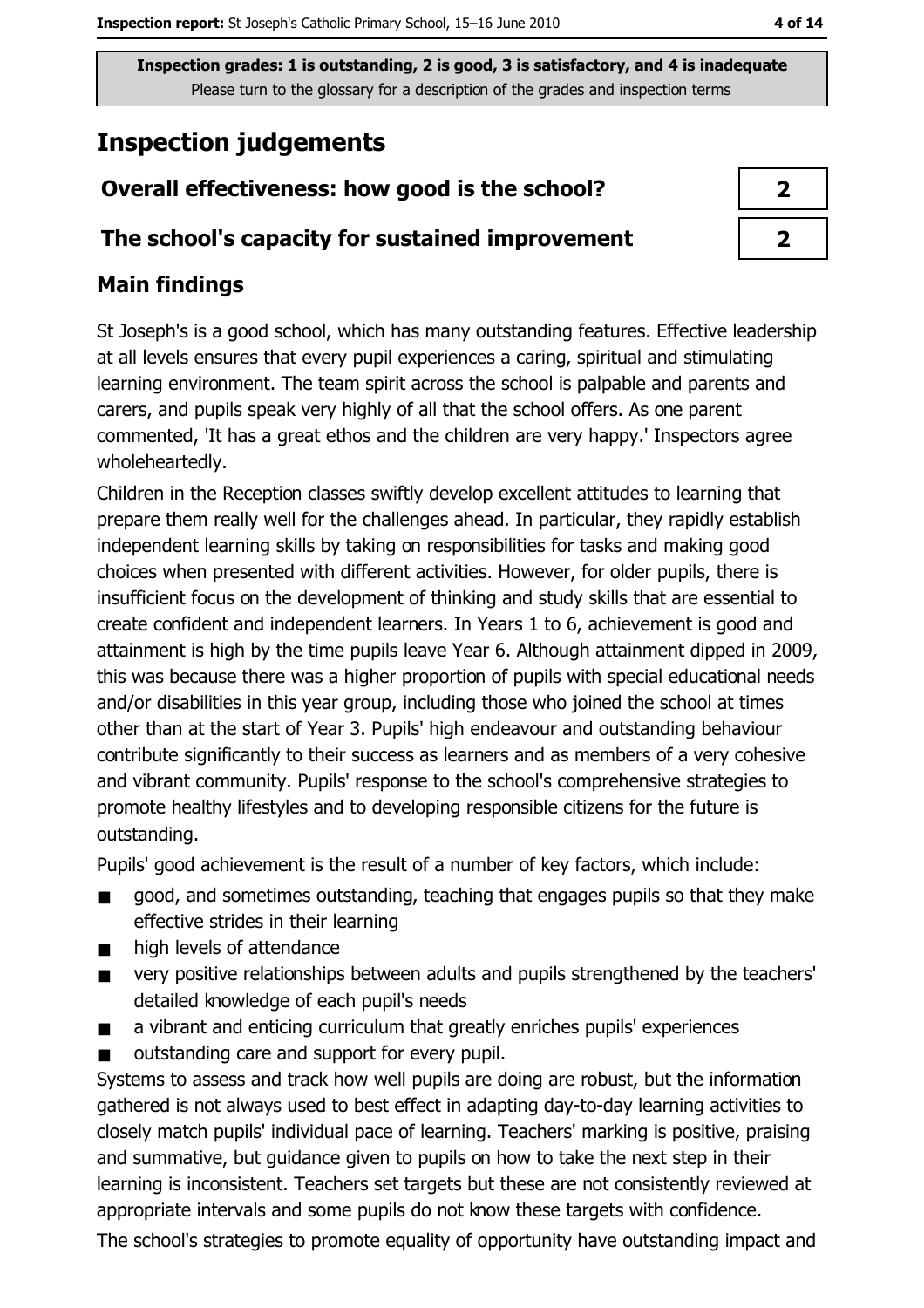any gaps in the performance of different groups are identified and reduced swiftly. Senior leaders monitor the school's work systematically but their view of the quality of teaching is, at times, generous. Effective systems of self-evaluation underpin improvement planning which is comprehensive and detailed. In recent times this has led to significant improvements in pupils' attainment in writing and mathematics. The school's track record over a number of years of maintaining high attainment demonstrates that St Joseph's has a good capacity for further improvement.

# What does the school need to do to improve further?

- Improve the way in which teachers use assessment data to plan learning activities  $\blacksquare$ so that they are tightly matched to pupils' day-to-day learning needs by:
	- undertaking focused and systematic lesson observations each term to monitor how teachers use assessment data to adapt their day-to-day planning of lessons so activities are closely matched to pupils' needs
	- ensuring that when teachers mark pupils' work they give frequent and focused quidance about how to improve their skills and regularly check on how well pupils are achieving their targets
	- sharing existing good practice through staff training sessions and, by September 2010, through teachers coaching and supporting each other.
- By September 2011, improve pupils' thinking and study skills so that they become confident and independent learners by:
	- sharing existing good practice
	- providing more opportunities for pupils to exercise choice in their learning and in evaluating their own progress and that of others
	- ensuring pupils experience more opportunities to research their own learning by using a range of study skills, including those involving new technologies.

# **Outcomes for individuals and groups of pupils**

Pupils' outstanding attitudes to learning and their strong moral and spiritual compass are the foundations upon which the school's success is built. As one pupil rightly judged, 'Learning is fun and we all get on so well.' They work together collaboratively and demonstrate perseverance and determination even when, on the odd occasions, teaching is laboured and poorly paced. They display sensitivity to the needs of others and listen with patience when pupils share ideas or critique the work of their peers. In an outstanding Year 5 lesson, pupils worked enthusiastically in drawing up their own success criteria around a task to recount a story from another's viewpoint. They demonstrated great empathy in their role play and constructively evaluated each other's work with precision and understanding.

Pupils develop a diverse range of skills at school and absorb much from the stimulating learning environment in which they work. The few pupils with special educational needs

 $\overline{2}$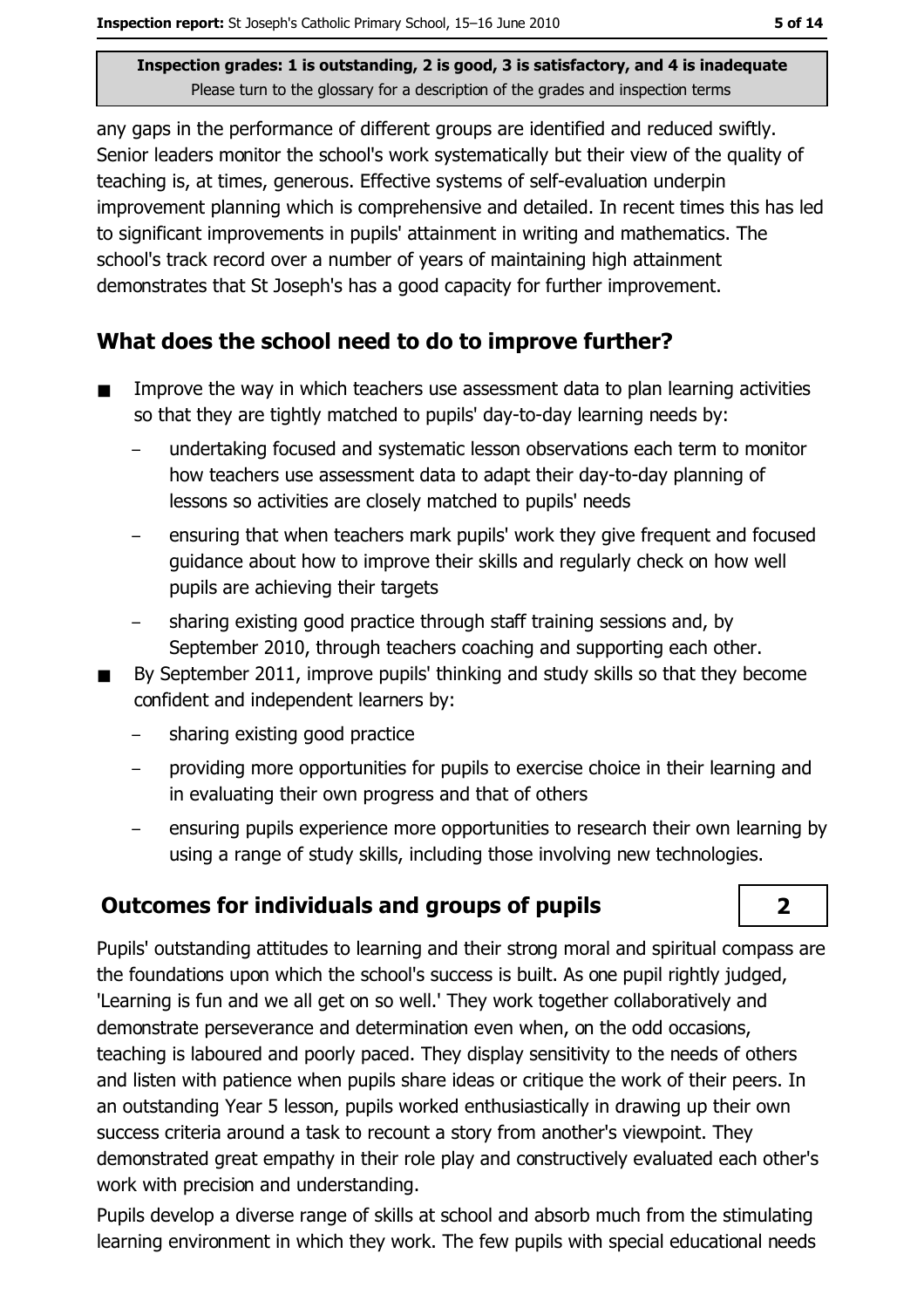and/or disabilities make good, and sometimes outstanding, progress because they are fully engaged in the lesson activities and support from teachers and teaching assistants often enables them to make significant strides in their learning.

Pupils evidently really enjoy their time at school. All aspects of their spiritual, moral, social and cultural development are outstanding. They demonstrate outstanding knowledge of how to stay safe and in leading a healthy lifestyle. They are really proud of their school and their own contribution to its improvement, for example in improving school meals and in increasing the number of classroom based laptops for research-based tasks. They contribute significantly, through charity events and curriculum activities, to their local community and to communities as far afield as East London and India. Taking into account their high levels of attainment, their strong sense of social responsibility and their outstanding attitudes to learning, pupils are extremely well prepared for life's future challenges.

These are the grades for pupils' outcomes

| Pupils' achievement and the extent to which they enjoy their learning<br>Taking into account:                             | $\overline{\mathbf{2}}$ |
|---------------------------------------------------------------------------------------------------------------------------|-------------------------|
| Pupils' attainment <sup>1</sup>                                                                                           | 1                       |
| The quality of pupils' learning and their progress                                                                        | $\mathcal{P}$           |
| The quality of learning for pupils with special educational needs and/or<br>disabilities and their progress               | $\overline{2}$          |
| The extent to which pupils feel safe                                                                                      | 1                       |
| <b>Pupils' behaviour</b>                                                                                                  | 1                       |
| The extent to which pupils adopt healthy lifestyles                                                                       | 1                       |
| The extent to which pupils contribute to the school and wider community                                                   | 1                       |
| The extent to which pupils develop workplace and other skills that will<br>contribute to their future economic well-being | 1.                      |
| Taking into account:<br>Pupils' attendance <sup>1</sup>                                                                   | 1                       |
| The extent of pupils' spiritual, moral, social and cultural development                                                   |                         |

### How effective is the provision?

The quality of teaching, though good overall, varies considerably. Particular strengths of

The grades for attainment and attendance are: 1 is high; 2 is above average; 3 is broadly average; and 4 is low.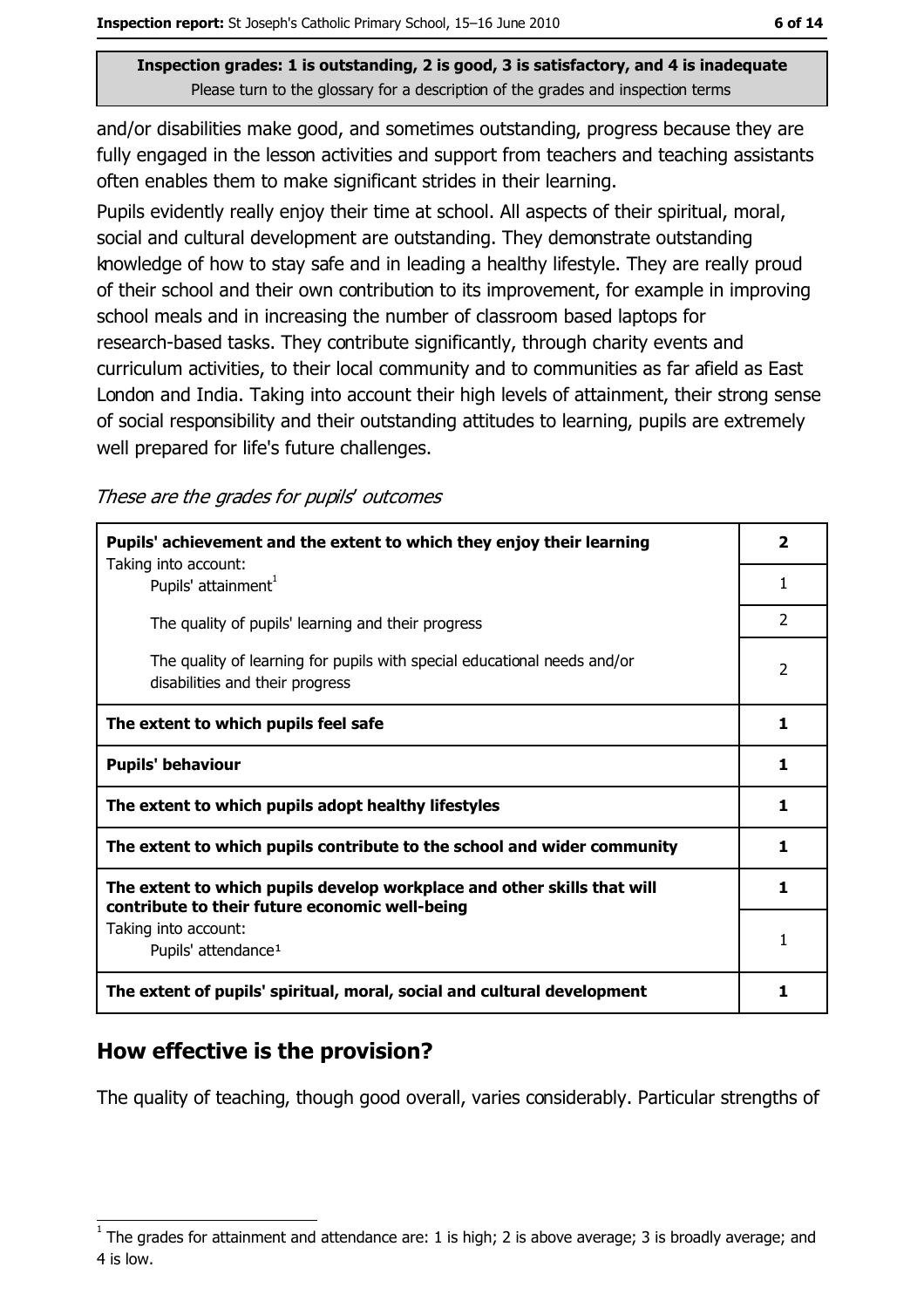teaching are teachers' subject knowledge and their effective questioning to encourage pupils to think carefully about their ideas and vocabulary. Teaching assistants, frequently well deployed, boost the impact of the teaching through sensitive support to individual pupils. This worked particularly well in a Year 3 lesson when the able teaching assistant used visual prompts and sensitive guidance to strengthen pupils' use of powerful words in their adventure writing linked to the story of The Wizard of Oz. The quality of teachers' marking and the setting of pupil targets are inconsistent across the school. As a result, some pupils are not confident about how to take the next step or in judging their own progress over time. In some lessons, pupils are actively encouraged to assess the work of their peers and to suggest ideas on how work can be improved. However, this very good practice is not a common feature in most lessons.

Pupils are exposed to outstanding enrichment opportunities ranging from sport and music to French and Italian. They greatly appreciate the wide range of extra-curricular activities and educational visits open to them; as one pupil reported, 'I love the trips and activities.' Links with outside agencies and local schools considerably enhance pupils' personal, social and cultural development.

Parents and carers overwhelmingly agree that pupils' safety has a high priority and that their children are looked after very well. Induction programmes for new pupils and transition arrangements within and beyond the school are of high quality. Child protection procedures are robust and systems to safeguard pupils and staff are exemplary. Pupils with special educational needs and/or disabilities receive strong support, which helps them to make similar rates of progress to their peers.

| The quality of teaching                                                                                    |  |
|------------------------------------------------------------------------------------------------------------|--|
| Taking into account:<br>The use of assessment to support learning                                          |  |
| The extent to which the curriculum meets pupils' needs, including, where<br>relevant, through partnerships |  |
| The effectiveness of care, guidance and support                                                            |  |

### How effective are leadership and management?

The calm and purposeful leadership of the headteacher pervades the school. She is well supported by an able deputy headteacher. Their partnership plays a key part in ensuring that pupils' achievement is good and their personal development and well-being are outstanding. The common sense of purpose and direction across the school is strong and staff are fully committed to realising the school's mission statement. Consequently, there exists a positive climate where everyone is striving to make St Joseph's even better. Recent steps to share leadership across the staff have a positive impact and middle leaders are increasingly taking on responsibility for some aspects of monitoring and evaluation. The governing body fulfils its legal responsibilities and is influential in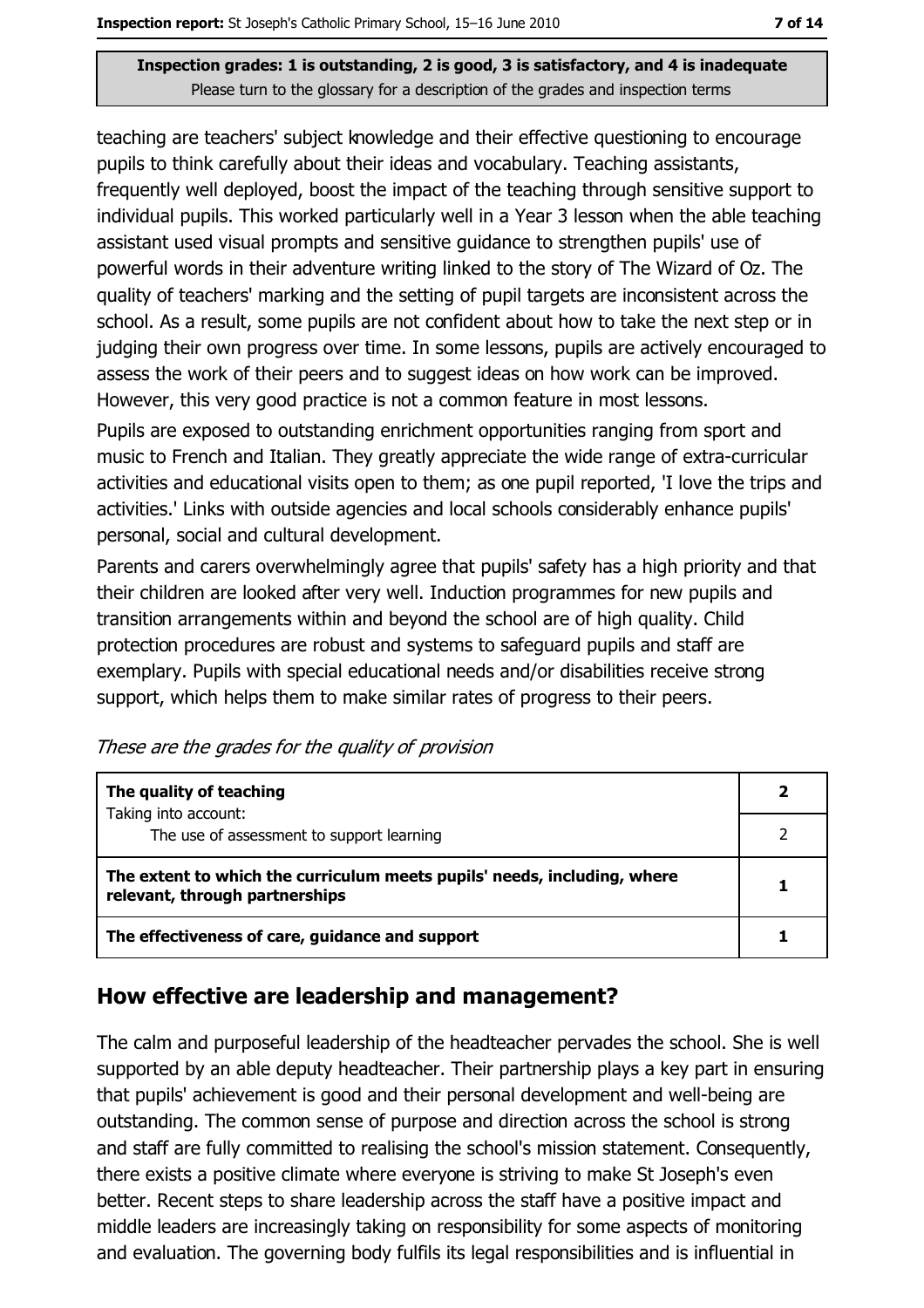determining the strategic direction of the school. It is beginning to establish robust systems for directly evaluating the effectiveness of the school and using the outcomes to inform and drive the strategic priorities for improvement. Engagement with parents and carers is good. The school acknowledges that some parents and carers take the view that improving communications between home and school is a priority. Steps are being taken to create a new forum to improve the school's response to the concerns of parents and carers. The school promotes community cohesion with vigour and purpose. The implementation of its action plan is having a clear and unequivocal impact on community cohesion within and beyond its local community.

These are the grades for leadership and management

| The effectiveness of leadership and management in embedding ambition and<br>driving improvement                                                                     | $\overline{\mathbf{2}}$ |
|---------------------------------------------------------------------------------------------------------------------------------------------------------------------|-------------------------|
| Taking into account:<br>The leadership and management of teaching and learning                                                                                      | 2                       |
| The effectiveness of the governing body in challenging and supporting the<br>school so that weaknesses are tackled decisively and statutory responsibilities<br>met | $\overline{\mathbf{2}}$ |
| The effectiveness of the school's engagement with parents and carers                                                                                                | $\overline{\mathbf{2}}$ |
| The effectiveness of partnerships in promoting learning and well-being                                                                                              | 1                       |
| The effectiveness with which the school promotes equality of opportunity and<br>tackles discrimination                                                              | 1                       |
| The effectiveness of safeguarding procedures                                                                                                                        | 1                       |
| The effectiveness with which the school promotes community cohesion                                                                                                 | 1                       |
| The effectiveness with which the school deploys resources to achieve<br>value for money                                                                             |                         |

# **Early Years Foundation Stage**

Good provision for the Reception classes ensures that children achieve well across all areas of learning and develop excellent levels of independence. Children are enthusiastic about learning and discuss their learning with confidence. Their behaviour is often outstanding. Adults have a secure knowledge of every child and the shared practice across the two classes ensures that children interact well and develop very good social skills. The learning environment is generally well equipped to support learning, though the outside area, while appealing, lacks the same levels of stimulus and range of teaching aids to support the kind of high quality learning that is found inside. Accurate observations and assessments are used to match learning activities to children's needs. Leaders provide a good focus on the progress of pupils and clearly aspire to improve outcomes further. All adults share a common vision and work well as a cohesive and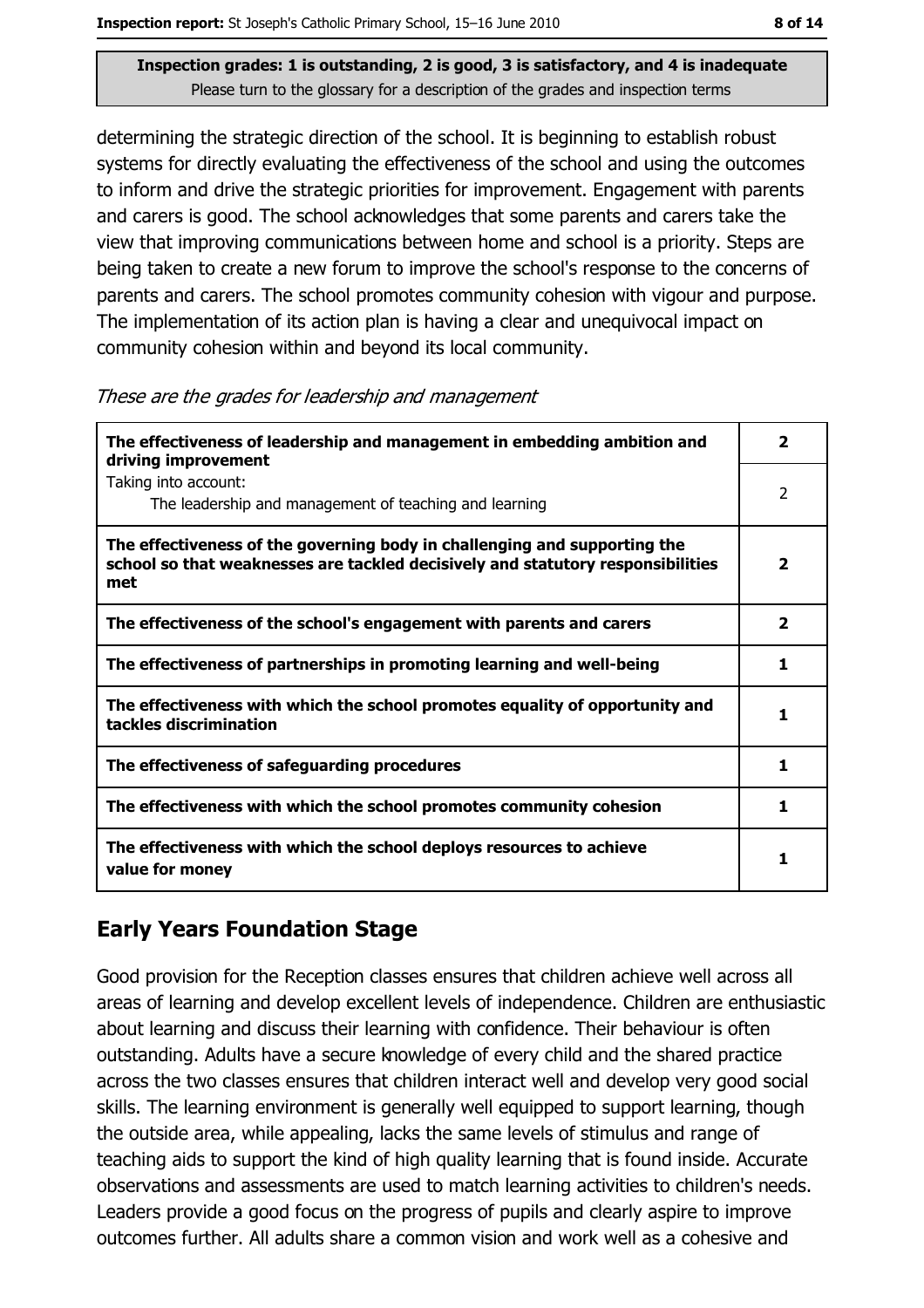effective team. Systems to evaluate the impact of the Early Years Foundation Stage are increasingly robust and recent initiatives to track progress are beginning to have a positive impact so that greater precision is being brought to improvement planning. The Early Years Foundation Stage leader provides effective leadership for her team. Her good understanding of the curriculum, and her clear vision for the future, indicate that children in Reception are in secure hands.

These are the grades for the Early Years Foundation Stage

| <b>Overall effectiveness of the Early Years Foundation Stage</b><br>Taking into account:     |               |
|----------------------------------------------------------------------------------------------|---------------|
| Outcomes for children in the Early Years Foundation Stage                                    |               |
| The quality of provision in the Early Years Foundation Stage                                 |               |
| The effectiveness of leadership and management of the Early Years<br><b>Foundation Stage</b> | $\mathfrak z$ |

### **Views of parents and carers**

The responses of the overwhelming majority of parents and carers were very positive about their child's overall experience at school. They agree that their children really enjoy school, feel very safe and are greatly encouraged to adopt healthy lifestyles. A very small minority of parents and carers were of the view that the school did not always take account of their suggestions and concerns. The inspection team found some convincing evidence that the school regularly seeks the views of parents and carers but does not always respond swiftly and effectively to the issues raised. It is clear that the school wants to do more to involve parents and carers in shaping the future of the school and is taking steps to establish a forum for parents and carers so that their views and concerns are more effectively addressed. A very small minority of parents and carers were of the view that the school did not always take account of their suggestions and concerns. The inspection team found some convincing evidence that the school regularly seeks the views of parents and carers but does not always respond swiftly and effectively to the issues raised. It is clear that the school wants to do more to involve parents and carers in shaping the future of the school and is taking steps to establish a forum for parents and carers so that their views and concerns are more effectively addressed.

A similar very small minority of parents and carers were of the view that the school did not always deal effectively with unacceptable behaviour. The inspection team found no evidence to support this view.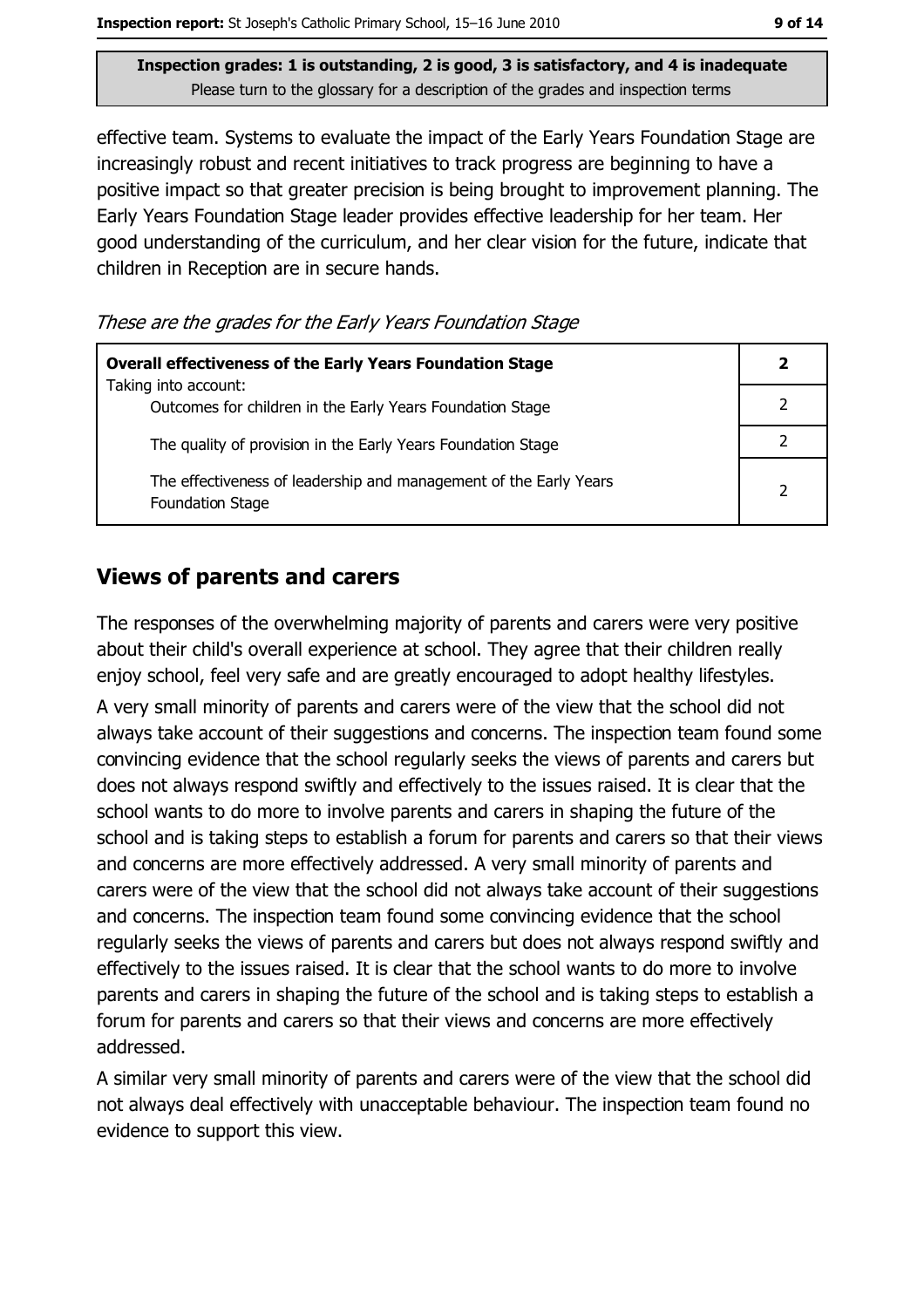#### Responses from parents and carers to Ofsted's questionnaire

Ofsted invited all the registered parents and carers of pupils registered at St Joseph's Catholic Primary School to complete a questionnaire about their views of the school.

In the questionnaire, parents and carers were asked to record how strongly they agreed with 13 statements about the school.

The inspection team received 240 completed questionnaires by the end of the on-site inspection. In total, there are 424 pupils registered at the school.

| <b>Statements</b>                                                                                                                                                                                                                                       | <b>Strongly</b><br><b>Agree</b> |               | <b>Agree</b> |               | <b>Disagree</b> |                | <b>Strongly</b><br>disagree |                |
|---------------------------------------------------------------------------------------------------------------------------------------------------------------------------------------------------------------------------------------------------------|---------------------------------|---------------|--------------|---------------|-----------------|----------------|-----------------------------|----------------|
|                                                                                                                                                                                                                                                         | <b>Total</b>                    | $\frac{1}{2}$ | <b>Total</b> | $\frac{0}{0}$ | <b>Total</b>    | $\frac{1}{2}$  | <b>Total</b>                | $\frac{1}{2}$  |
| My child enjoys school                                                                                                                                                                                                                                  | 170                             | 71            | 65           | 27            | $\overline{2}$  | 1              | 3                           | $\mathbf{1}$   |
| The school keeps my child<br>safe                                                                                                                                                                                                                       | 179                             | 75            | 58           | 24            | $\mathbf{1}$    | 0              | 1                           | $\mathbf 0$    |
| The school informs me<br>about my child's progress                                                                                                                                                                                                      | 101                             | 42            | 119          | 50            | 15              | 6              | 1                           | 0              |
| My child is making enough<br>progress at this school                                                                                                                                                                                                    | 134                             | 56            | 97           | 40            | $\overline{7}$  | 3              | 0                           | 0              |
| The teaching is good at this<br>school                                                                                                                                                                                                                  | 154                             | 64            | 81           | 34            | 4               | $\overline{2}$ | 0                           | 0              |
| The school helps me to<br>support my child's learning                                                                                                                                                                                                   | 132                             | 55            | 88           | 37            | 17              | $\overline{7}$ | 0                           | 0              |
| The school helps my child to<br>have a healthy lifestyle                                                                                                                                                                                                | 125                             | 52            | 103          | 43            | 9               | 4              | $\overline{2}$              | $\mathbf{1}$   |
| The school makes sure that<br>my child is well prepared for<br>the future (for example<br>changing year group,<br>changing school, and for<br>children who are finishing<br>school, entering further or<br>higher education, or<br>entering employment) | 116                             | 48            | 99           | 42            | 5               | $\overline{2}$ | $\overline{4}$              | $\overline{2}$ |
| The school meets my child's<br>particular needs                                                                                                                                                                                                         | 138                             | 58            | 89           | 37            | 8               | 3              | $\overline{2}$              | $\mathbf{1}$   |
| The school deals effectively<br>with unacceptable behaviour                                                                                                                                                                                             | 115                             | 50            | 97           | 40            | 13              | 5              | 5                           | $\overline{2}$ |
| The school takes account of<br>my suggestions and<br>concerns                                                                                                                                                                                           | 98                              | 41            | 113          | 47            | 14              | 6              | 4                           | $\overline{2}$ |
| The school is led and<br>managed effectively                                                                                                                                                                                                            | 144                             | 60            | 81           | 34            | 9               | 4              | $\mathbf{1}$                | 0              |
| Overall, I am happy with my<br>child's experience at this<br>school                                                                                                                                                                                     | 167                             | 70            | 65           | 27            | 6               | 3              | $\mathbf{1}$                | 0              |

The table above summarises the responses that parents and carers made to each statement. The percentages indicate the proportion of parents and carers giving that response out of the total number of completed questionnaires. Where one or more parents and carers chose not to answer a particular question, the percentages will not add up to 100%.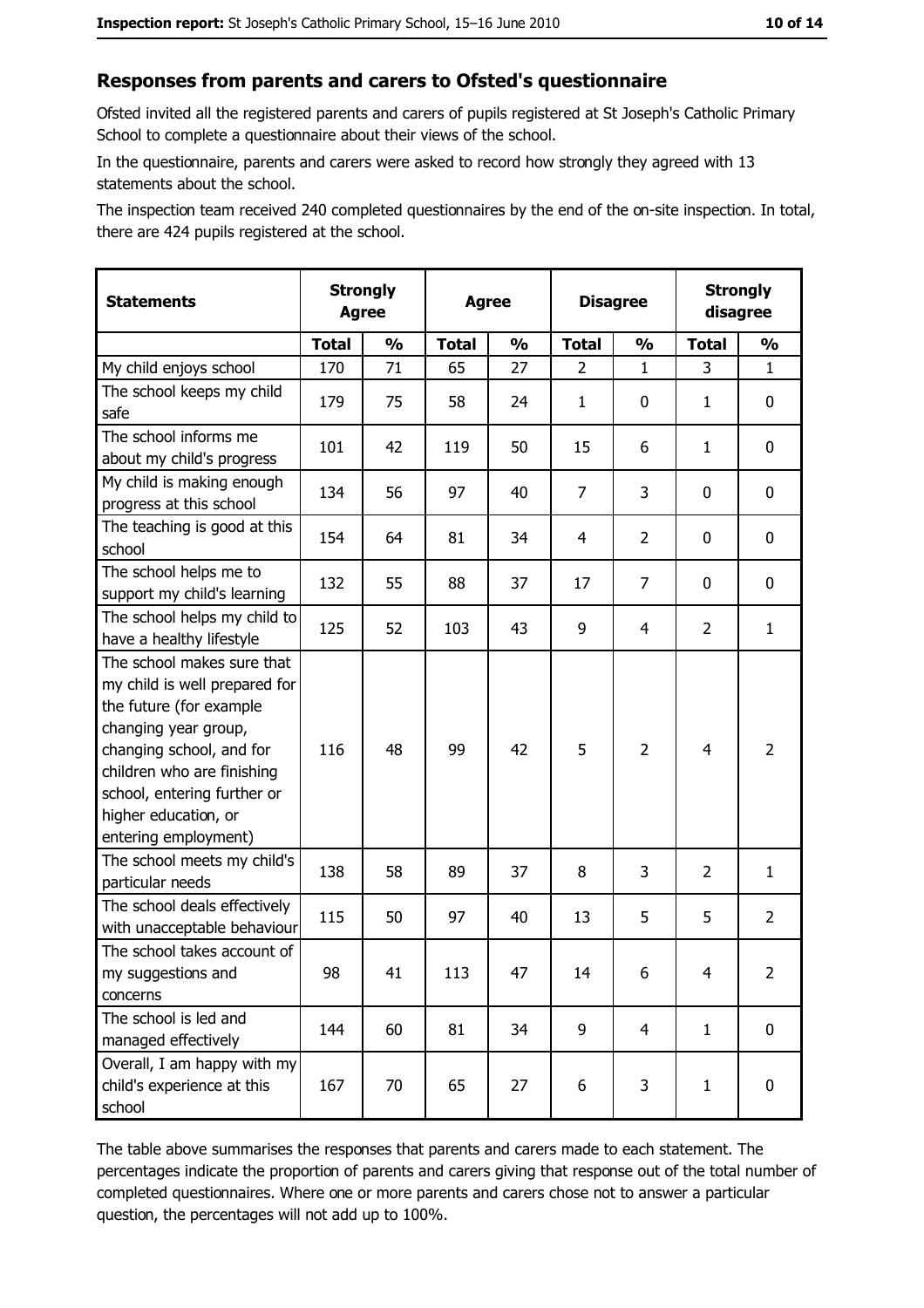# Glossary

| Grade   | <b>Judgement</b> | <b>Description</b>                                                                                                                                                                                                               |
|---------|------------------|----------------------------------------------------------------------------------------------------------------------------------------------------------------------------------------------------------------------------------|
| Grade 1 | Outstanding      | These features are highly effective. An oustanding<br>school provides exceptionally well for its pupils' needs.                                                                                                                  |
| Grade 2 | Good             | These are very positive features of a school. A school<br>that is good is serving its pupils well.                                                                                                                               |
| Grade 3 | Satisfactory     | These features are of reasonable quality. A satisfactory<br>school is providing adequately for its pupils.                                                                                                                       |
| Grade 4 | Inadequate       | These features are not of an acceptable standard. An<br>inadequate school needs to make significant<br>improvement in order to meet the needs of its pupils.<br>Ofsted inspectors will make further visits until it<br>improves. |

# What inspection judgements mean

### **Overall effectiveness of schools**

|                       | Overall effectiveness judgement (percentage of<br>schools) |      |                     |                   |
|-----------------------|------------------------------------------------------------|------|---------------------|-------------------|
| <b>Type of school</b> | <b>Outstanding</b>                                         | Good | <b>Satisfactory</b> | <b>Inadequate</b> |
| Nursery schools       | 51                                                         | 45   | 0                   | 4                 |
| Primary schools       | 6                                                          | 41   | 42                  | 10                |
| Secondary schools     | 8                                                          | 34   | 44                  | 14                |
| Sixth forms           | 10                                                         | 37   | 50                  | 3                 |
| Special schools       | 32                                                         | 38   | 25                  | 5                 |
| Pupil referral units  | 12                                                         | 43   | 31                  | 14                |
| All schools           | 9                                                          | 40   | 40                  | 10                |

New school inspection arrangements were introduced on 1 September 2009. This means that inspectors now make some additional judgements that were not made previously.

The data in the table above is for the period 1 September to 31 December 2009 and is the most recently published data available (see www.ofsted.gov.uk). Please note that the sample of schools inspected during the autumn term 2009 was not representative of all schools nationally, as weaker schools are inspected more frequently than good or outstanding schools.

Percentages are rounded and do not always add exactly to 100. Secondary school figures include those that have sixth forms, and sixth form figures include only the data specifically for sixth form inspection judgements.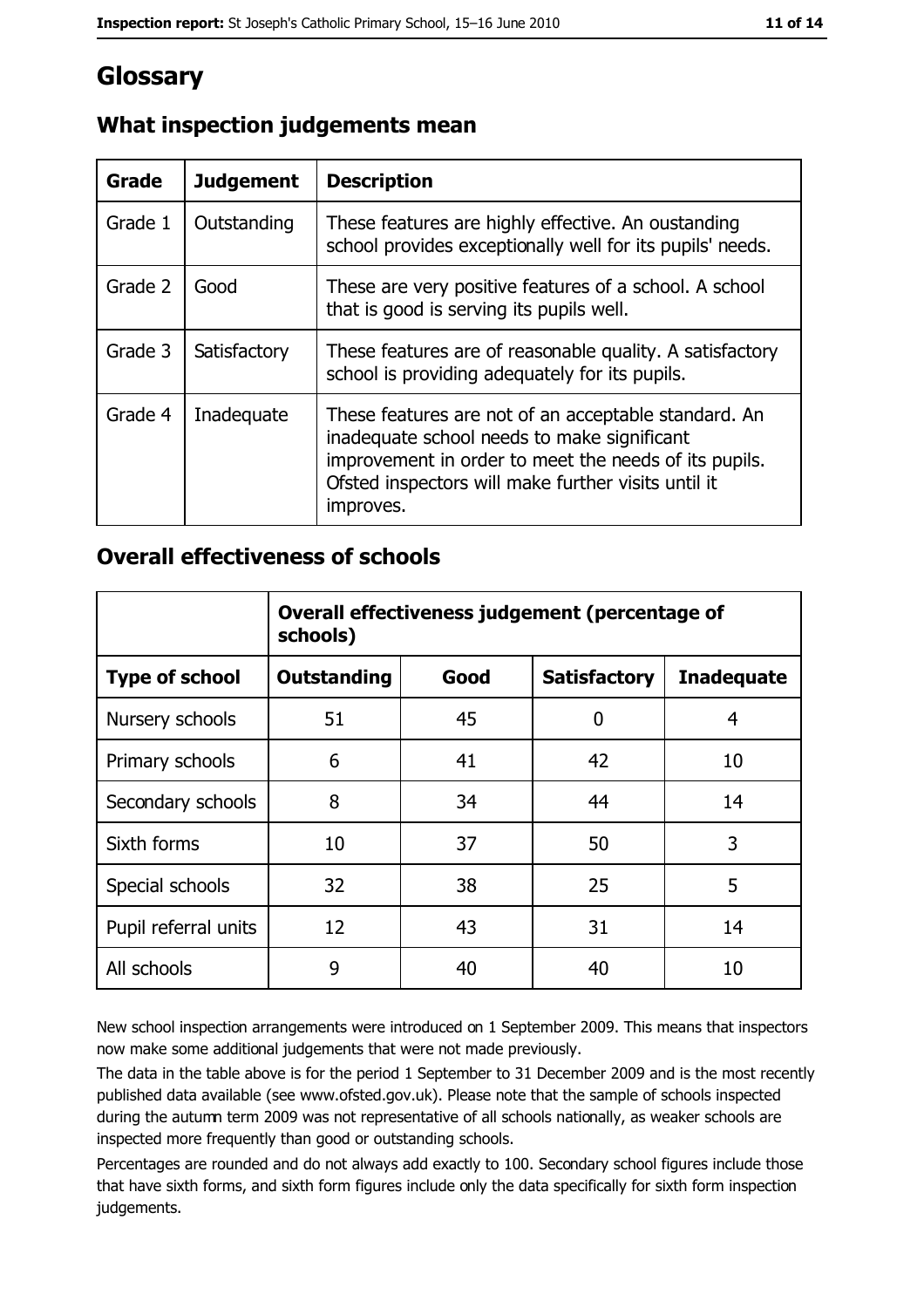# **Common terminology used by inspectors**

| Achievement:                  | the progress and success of a pupil in<br>their learning, development or training.                                                                                                                                                                                                                                |
|-------------------------------|-------------------------------------------------------------------------------------------------------------------------------------------------------------------------------------------------------------------------------------------------------------------------------------------------------------------|
| Attainment:                   | the standard of the pupils' work shown by<br>test and examination results and in<br>lessons.                                                                                                                                                                                                                      |
| Capacity to improve:          | the proven ability of the school to<br>continue improving. Inspectors base this<br>judgement on what the school has<br>accomplished so far and on the quality of<br>its systems to maintain improvement.                                                                                                          |
| Leadership and management:    | the contribution of all the staff with<br>responsibilities, not just the headteacher,<br>to identifying priorities, directing and<br>motivating staff and running the school.                                                                                                                                     |
| Learning:                     | how well pupils acquire knowledge,<br>develop their understanding, learn and<br>practise skills and are developing their<br>competence as learners.                                                                                                                                                               |
| <b>Overall effectiveness:</b> | inspectors form a judgement on a school's<br>overall effectiveness based on the findings<br>from their inspection of the school. The<br>following judgements, in particular,<br>influence what the overall effectiveness<br>judgement will be.                                                                    |
|                               | The school's capacity for sustained<br>improvement.<br>Outcomes for individuals and groups<br>of pupils.<br>The quality of teaching.<br>The extent to which the curriculum<br>meets pupil's needs, including where<br>relevant, through partnerships.<br>The effectiveness of care, guidance<br>▄<br>and support. |
| Progress:                     | the rate at which pupils are learning in<br>lessons and over longer periods of time. It<br>is often measured by comparing the<br>pupils' attainment at the end of a key<br>stage with their attainment when they<br>started.                                                                                      |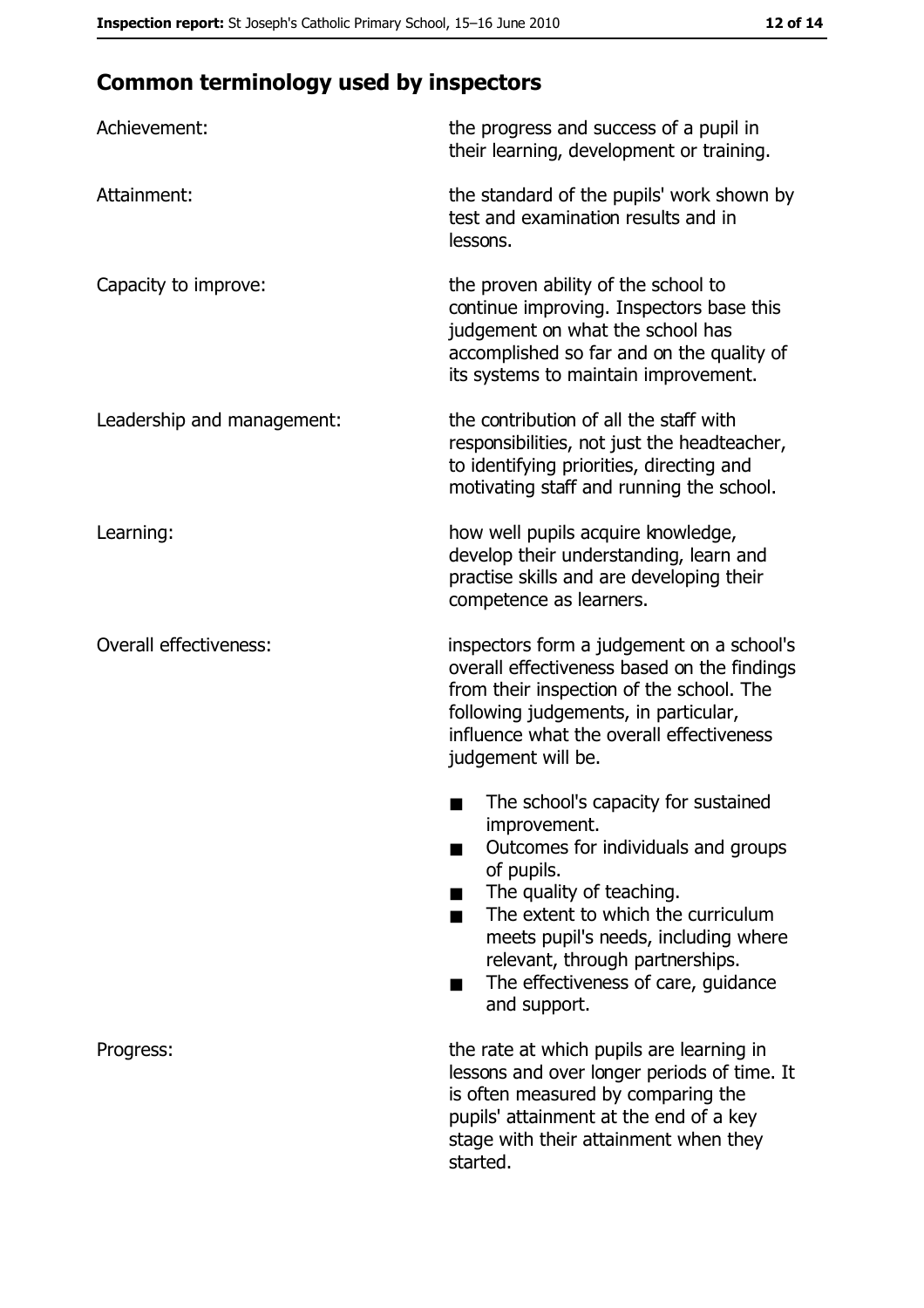This letter is provided for the school, parents and carers to share with their children. It describes Ofsted's main findings from the inspection of their school.



17 June 2010

**Dear Pupils** 

Inspection of St Joseph's Catholic Primary School, Upminster, RM14 2QB

It was a privilege to visit St Joseph's and to observe you at work. You made us feel very welcome and you spoke really positively about school life.

You reported that St Joseph's School has many qualities and we totally agree. Like you, almost all parents and carers are really happy with the school. In particular, we liked these things about St Joseph's.

- $\blacksquare$ Your behaviour is outstanding and you all get on really well together.
- You work hard, show perseverance and determination so that you make good, and  $\blacksquare$ sometimes outstanding, progress in your learning.
- You feel really safe and secure and thoroughly enjoy lessons. Your attendance is  $\blacksquare$ outstanding. Well done!
- Your headteacher and her senior team have a good partnership that has helped the  $\blacksquare$ school to continue to maintain high standards.
- You are really well cared for and you are confident that all adults are there to help  $\blacksquare$ should you have any worries.
- You have plenty of exciting things to do in lessons, after-school clubs and the  $\blacksquare$ numerous visits offered to you.

It is clear that everyone at St Joseph's wants the school to be even better and to achieve this we have asked the staff and governors to:

- improve the quality of assessment and teachers' planning so that all of you receive  $\blacksquare$ accurate and up-to-date learning targets, as well as good advice about how to take the next steps in your learning
- ensure that you are given more opportunities to develop key study skills so that you  $\blacksquare$ become increasingly confident and independent learners.

We wish you all every success in your future education and life.

Yours sincerely

Gordon Ewing

Lead inspector